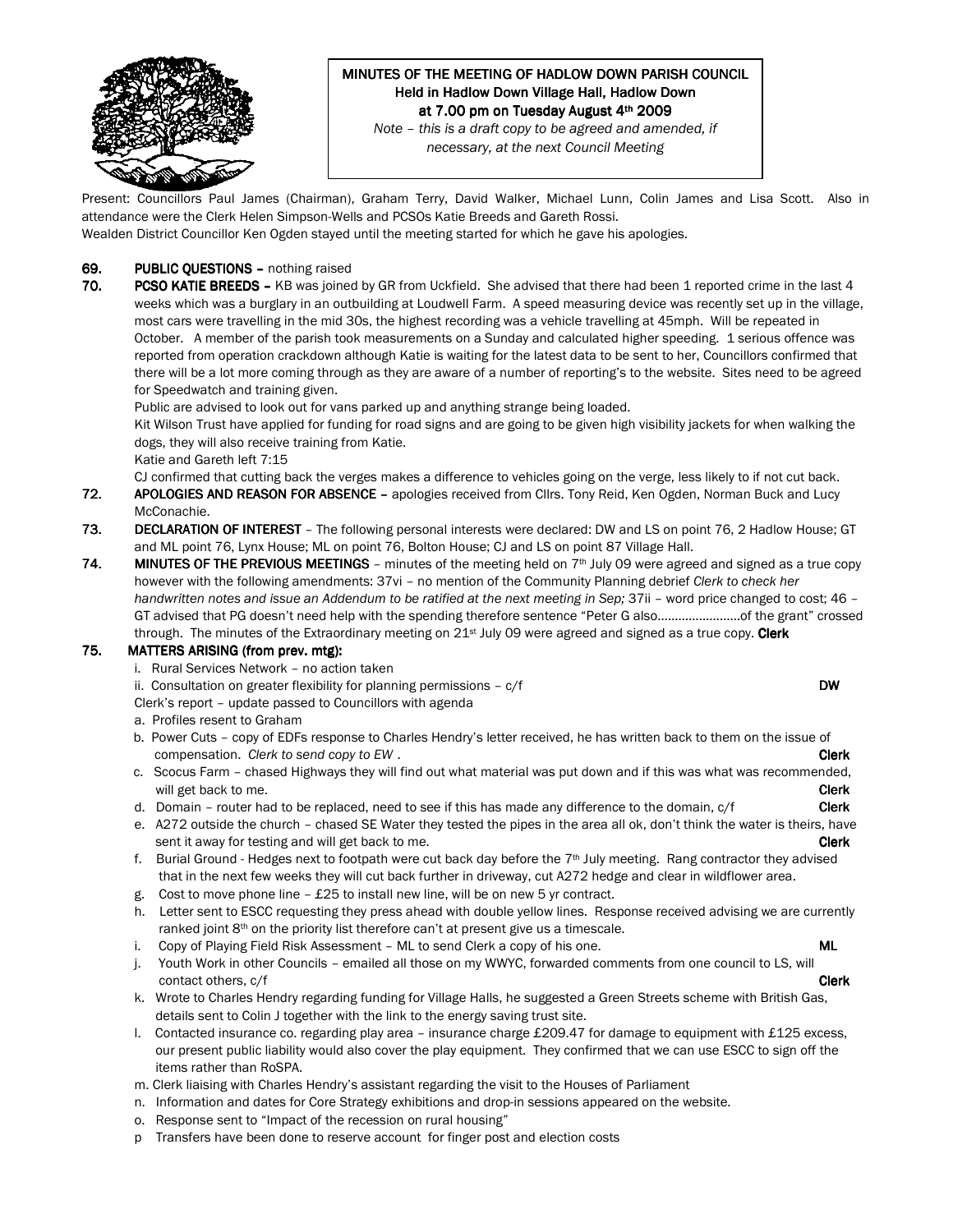- q. Contacted Highways for forms to apply for licence for new seat, once licence received will order new seat. In process of ordering notice board. **Clerk**
- r. New Inn Broken bollards have been reported to Highways, they are already aware and have placed order for new bollards.

## 76. PLANNING APPLICATIONS:

WD/2009/1536/F LYNX HOUSE, SCHOOL LANE TN22 4JE - retention of existing permitted use of existing barn as office with associated photographic studio (B1 use) – Parish Council support the planning permission subject to the premises continued B1 use and we would like to see a section 106 agreement tying the premises to the house. Cllr Tidy joined the meeting

WD/2008/2640/LB - 2 HADLOW HOUSE, MAIN ROAD, HADLOW DOWN TN22 4EP - Conversion of stair lobby into bedroom and installation of roof lights to existing roof – The Parish Council support this application to remove 1 nonhistoric staircase and replace it with a more modern version. The roof lights will let in more natural light which we see as a conservation of energy.

WD/2009/1479/FA - BOLTON HOUSE, FIVE CHIMNEYS LANE, HADLOW DOWN, TN22 4DX - Retention of two bay timber garage without complying with condition 5 of planning permission WD/2007/1076 (use of building by Longbottom Wright Building Company only) – The Parish Council have no objection to the temporary permission being made final.

WD/2009/1047/F - TREETOPS, WILDERNESS LANE, HADLOW DOWN TN22 4HU - Proposed new build detached car port/log store building - The Parish Council support this application of a more Sussex style barn on this site. **GRANTED PLANNING PERMISSION:** 

WD/2009/1023/FR - SMALLBERRY HILL FARM, TN22 4DX - Retrospective application for change of use from farm workshop to carpentry and joinery craft and workshop

WD/2009/1379/F – OAKWAYS, WHEELERS LANE, TN22 4HR – Demolition of 3 stables and erection of 4 replacement stables, tack room, rest room and barn

## **REFUSED PLANNING PERMISSION:** none received

71. TALK BY CLLR. SYLVIA TIDY, WDC CABINET PORTFOLIO HOLDER FOR ENVIROMENTAL SERVICES - Cllr. Sylvia Tidy gave a talk on recycling. All areas within Wealden will need to be recycling by 2010. Being rolled out in phases, Hadlow Down is in the second phase. Households will have 2 bins, 1 will be collected 1 week and the other the following week.

 Some villagers have asked why WDC will be collecting green waste in a rural area, ST advised that people will also be able to put cardboard in these bins. Green Joanne's will also be pushed at the same time. WDC are looking at alternatives if people can't manage with 2 bins. Recycling depots, such as the one at Wilderness Wood will remain. ML advised that he would like the present average figure for rubbish per household in Hadlow Down in order that we can see how much the landfill waste figure goes down over the next few years, once recycling is available. ST will provide ML with figures. Click the club of the club of the club of the club of the club Sylvia Tidy club of the club of the club of the club of the club of the club of the club of the club of the club of the club of the cl

WDC are actively lobbying to reduce packaging. ST was asked what impact the recycling will have on new housing plans, such as will they need to ensure somewhere for the bins to go. ST advised that there needs to be education of the developers.

Asked about Wealden's policy on disposable nappies and colostomy bags - the Council encourage people to use washable nappies and give out a free starter pack. Colostomy bags have to be treated differently to the nappies. The old bins will probably be recycled.

Following newspaper articles ST advised that WDC haven't spied on bins just on what rubbish is going in them, this helps them with their planning for the rubbish. The PC thanked ST for coming and advised that they support the initiative.

Cllr Sylvia Tidy left at 8:20

76contd. NEW STANDARD MODEL PLANNING CONDITIONS AND INFORMATIVES - PJ has read through the document, to

go in planning folder so available for meetings.

77. REPORTS FROM CLLR. TONY REID, ESCC & CLLRs. KEN OGDEN and NORMAN BUCK WDC - nothing received in their absence, although Ken visited the meeting at the beginning.

## 78. REPORTS FROM COUNCILLORS (COUNCIL MATTERS AND OUTSIDE BODIES):

- i. Village Hall Management Committee, Wealden Association of Local Councils and Safer Wealden Partnership Cllr. Colin James – advised that they were getting a quote for the cavity wall insulation. Drainage down Hut Lane is still a problem, should this be the landlords problem i.e. Parish Council. A lot more water has appeared since Standen Mews was built, although the work would have passed building regulations. Various investigations have been undertaken but with no success. Clerk to add drainage to agenda for September's meeting. Clerk Risk Assessment of the Village Hall has been undertaken will submit at September's meeting
- ii. Youth Cllr. Lisa Scott Has spoken to person at the Toddler group and will speak to Claire Rivers to confirm that she has responsibility for youth. Will also speak to Millie who has shown an interest in being involved.
- iii. Neighbourhood Watch, Emergency Planning, New Village Hall Working Party and Playing Field Committee Cllr. Graham Terry – attended the planning conference, he was informed that a lot of planning applications are received where the reasons given by a Parish Council on the application form counteract the acceptance/rejection they have made of the application. Felt this wasn't a problem for our Parish Council. New permitted developments now include AONB. Notes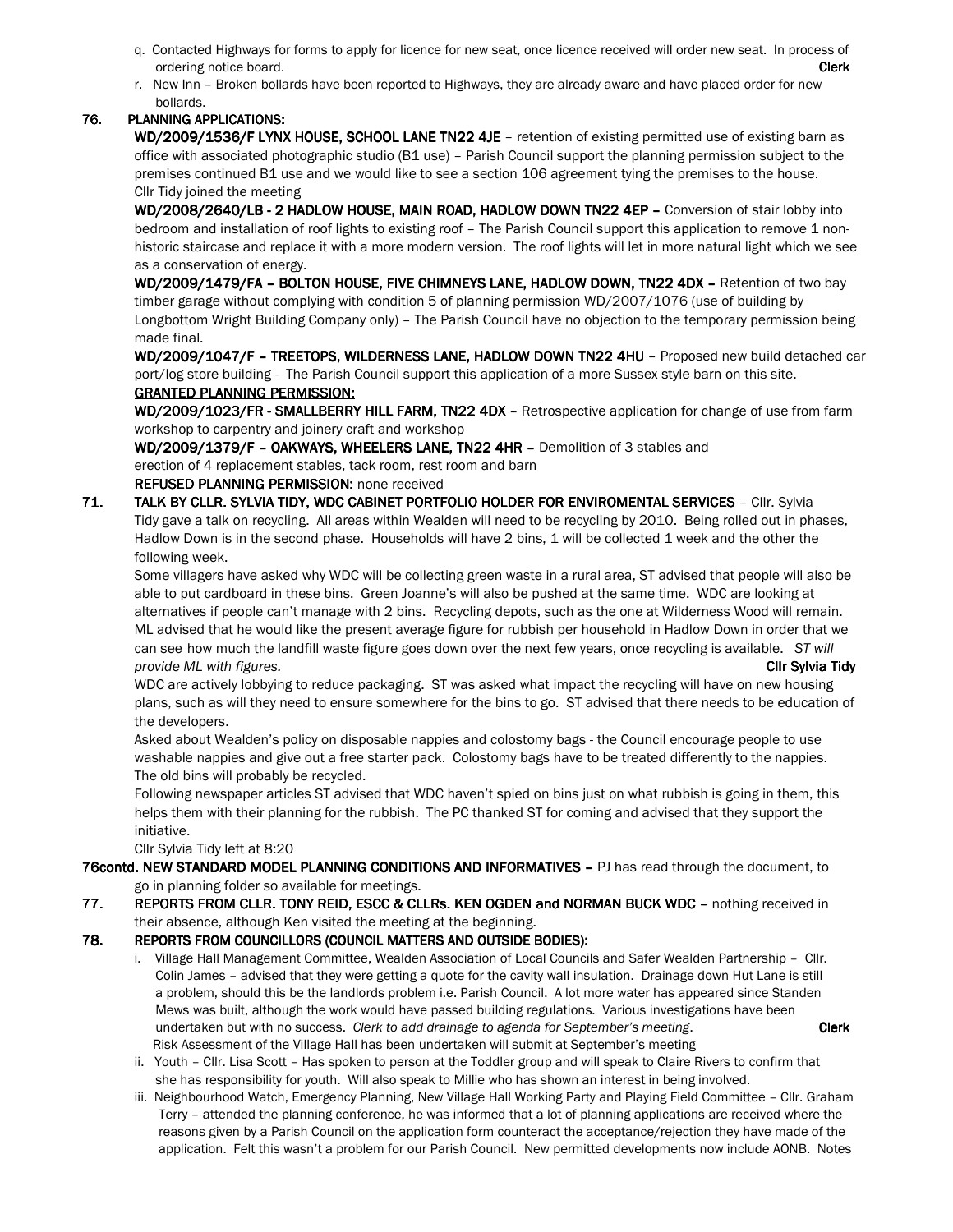from the presentation can be found on WDC website under "Parish Planning Training Seminar 2009". Railway group are looking at spatial development and that if more houses are built more public transport seats need to available. Car parking surveys recently undertaken, the parking at Uckfield was mainly being used by residents, awaiting outcome from Buxted.

NVHWP – Final report due out recommending the way forward. Rachel Lewis has agreed to chair with Vicky Richards helping her. Can only work with the full backing of the Parish Council, will expect new committee to report to Parish Council, felt that some Councillors should be on the committee. Terms of reference will need to be drawn up.

PF – WDC have got a landscape architect to do the design etc.

iv. Rights of Way, Highways and Footpaths – Cllr. David Walker - nothing to report.

v. Community Strategies, Sustainable Development and Environment Matters – Cllr. Michael Lunn – ML reported that the Community Planning sessions are now completed, over 100 people contributed, results have been fed into LDF priorities for Hadlow Down. Will be typed up over the next 2 months. PJ thanked ML for all the work he's done on the Community Strategy, Parish Council are aware that he has put a lot of work into it.

- vi. Burial Ground Cllr. Paul James hedge has now been cut, will visit burial ground prior to the meeting in September.
- vii. Easylink Cllr. Lucy McConachie nothing received in LM's absence.
- viii. Tree Warden Jo Dummer (former Councillor) nothing to report.
- 79. BANK RECONCILIATION:  $-$  Bank reconciliation for 24<sup>th</sup> July 09 agreed and signed as correct.

#### 80. OTHER FINANCE MATTERS:

i. Fingerposts – awaiting details of person who mends fingerposts,  $c/f$  to next meeting.

- 81. ACCOUNTS FOR PAYMENT: The following were agreed by all and cheques signed:
	- i. Helen Simpson-Wells. Salary £702.12 includes £58.80 for mileage, £57.17 training hours and £103.94 extra hours. £460 already paid by standing order, therefore cheque raised for £242.12.
	- ii. Village Hall hire £100 Apr-June 09
	- iii Madasafish £17.10 already paid by direct debit

### 82. CLERK'S MATTERS:

- i. Hours checked agreed and signed
- ii Street naming orders notices regarding street names will be posted on  $5<sup>th</sup>$  August 09, objections will need to be received by Lewes/Brighton Magistrates Court by 28th August 09
- iii. Kerbside Recycling Hadlow Down will join the scheme in late Spring or early Autumn 2010. In early November 09 day and time of collection will change. Households will receive a letter prior to the day changing.

## 83. TRAINING

- i. Sussex Rural Community Council AGM and Conference and SALC AGM, November, Ardingly, Conference theme – Heart of the Village; towards a secure future for rural community Buildings – GT or LS will attend.
- ii. SLCC regional conference November 09, Uckfield £49 clerk to attend.
- iii. Public Service Delivery in rural England, September, London no-one attending
- iv. WDC Annual Housing Summit, September 09 Uckfield DW to attend
- v. Inspecting Childrens' Playgrounds September 09 Uckfield £85 someone from PC to attend
- vi. WDC District/Parish Conference November 09 Uckfield DW to attend
- vii. Power of Wellbeing LM, LS, GT, DW, PJ and HSW have all received training.
- viii. East Sussex Rural Forum September 09 Wartling Adult social care and rural isolation, meeting the needs of older people – no-one to attend
- 84. RISK ASSESSMENT DW has undertaken the risk assessment, infilling of ditch at playing field due to be carried out. Fingerpost at the top of Wilderness Lane needs mending. The contract of the contract of the Clerk
- 85. LDF AND CORE STRATEGY new LDF priorities ratified. Clerk to send details to Policy Officer at WDC and copy in Doug Moss in Planning, to also send a letter advising that the priorities followed on from the Community Planning sessions.

Clerk

Core Strategy to be discussed and agreed at meeting on 18th August.

- 86. LYNX HOUSE Clerk to copy all councillors in on letter received from Planning Department, to then be discussed at next meeting. **Clerk** the contract of the contract of the contract of the contract of the contract of the contract of the contract of the contract of the contract of the contract of the contract of the contract of the contract
- 87. NEW VILLAGE HALL discussed at point 78iii
- **88.** PLAY AREA  $c/f$  to 18<sup>th</sup> August meeting.
- 89. PARTIAL REVIEW OF THE REGIONAL SPATIAL STRATEGY FOR THE SOUTH EAST PROVISION FOR GYPSIES, TRAVELLERS AND TRAVELLING PEOPLE –  $c/f$  to 18<sup>th</sup> August meeting.
- 90. FINANCE REGULATIONS  $c/f$  to 18<sup>th</sup> August meeting.
- 91. SAFER WEALDEN PARTNERSHIP CAPITAL GRANT AVAILABLE FOR CRIME REDUCTION **INITIATIVES** – not applicable at present.
- 92. LEADER FUNDING IN WEALDEN AND RURAL ROTHER (WARR) ML advised that EU funding coming to rural communities, £2.5million available to Wealden. Can be used for Village Hall, items raised in Community Planning etc.